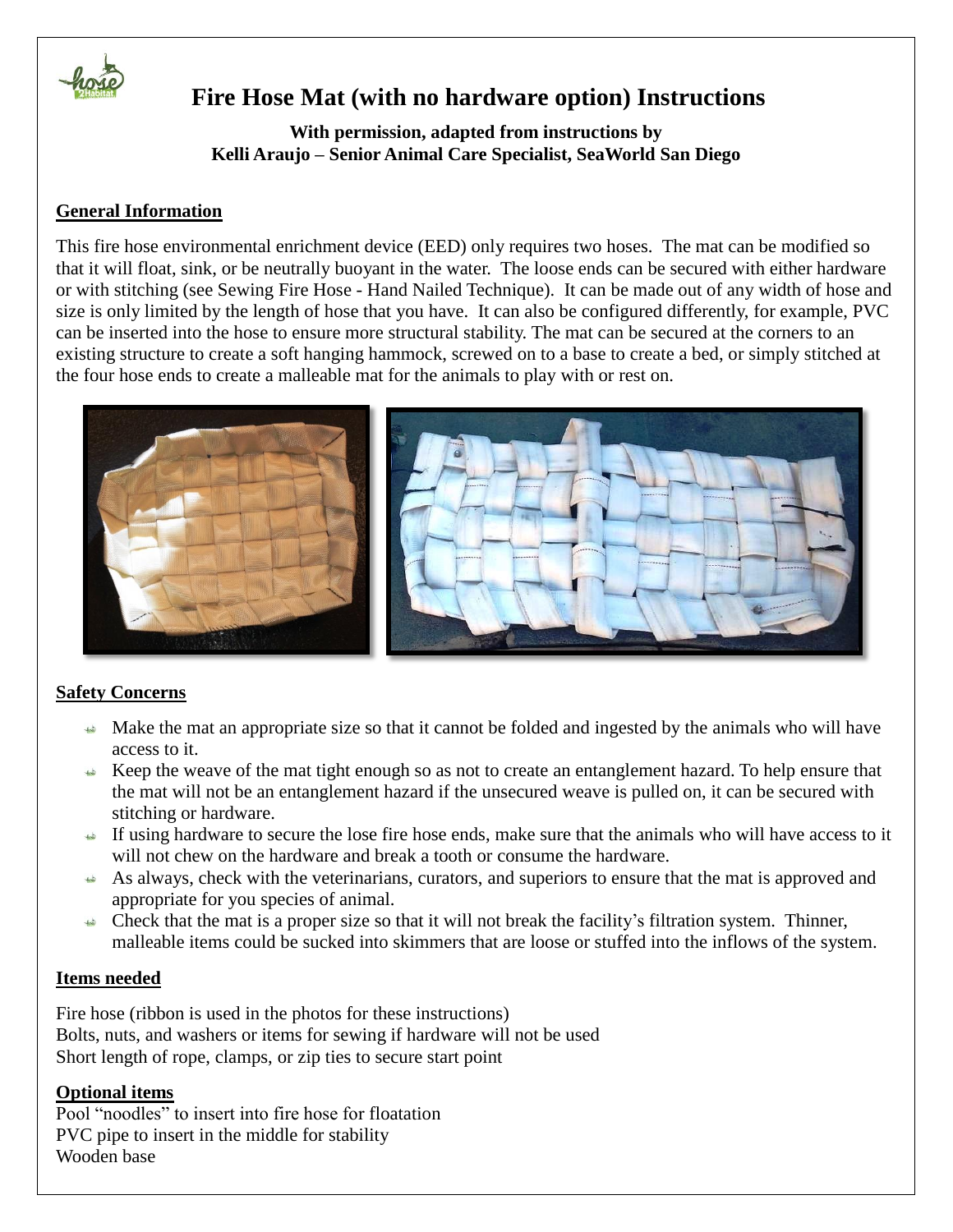

# **Fire Hose Mat (with no hardware option) Instructions**

## **With permission, adapted from instructions by Kelli Araujo – Senior Animal Care Specialist, SeaWorld San Diego**

**STEP 1** Determine the size you want the mat to be. The larger the mat, the longer each fire hose length needs to be. Place an outline on your work surface the size that you want the mat to be (4 pieces of wood, 4 pieces of PVC, chalk or tape markings, etc.). Note that the mat will shrink when the weave is tightened.

**STEP 2** Begin with 2 equal lengths of fire hose. Fold each piece of fire hose in half and mark it in the middle.

**STEP 3** If adding more structure to the mat with PVC, put PVC in the hose. As a general guide, for 1.5" fire hose use 1" PVC, for 3" fire hose use 2" PVC, etc. Cut the PVC to the desired length, anticipating the width and length of the mat. For example, a 2' x 2' mat requires 2 PVC pieces approximately 20-24" long, a 3' x 3' mat requires 2 PVC pieces approximately 33-36" long, etc. Larger animals may need 2" PVC in their EEDs to keep them from breaking it. Insert the pieces of PVC into each fire hose and keep moving them until they are centered at the middle of the fire hose.

**STEP 4** Position the fire hose at 90 degree angles to each other with the marked middle lines crossing. Secure the marked middle of each piece of fire hose to each other with clamps, rope, or zip ties, which will be removed later. (A paper clip was used for this ribbon example.)





**STEP 5** Take one length of fire hose and weave it up and down, keeping the fire hose folds in the same direction with each turn. Keep the other fire hose length straight as shown below.

**STEP 6** Continue to weave up and down until the fire hose covers the span of the size guide, adding one more to compensate for the size of the mat shrinking when it is cinched down later.